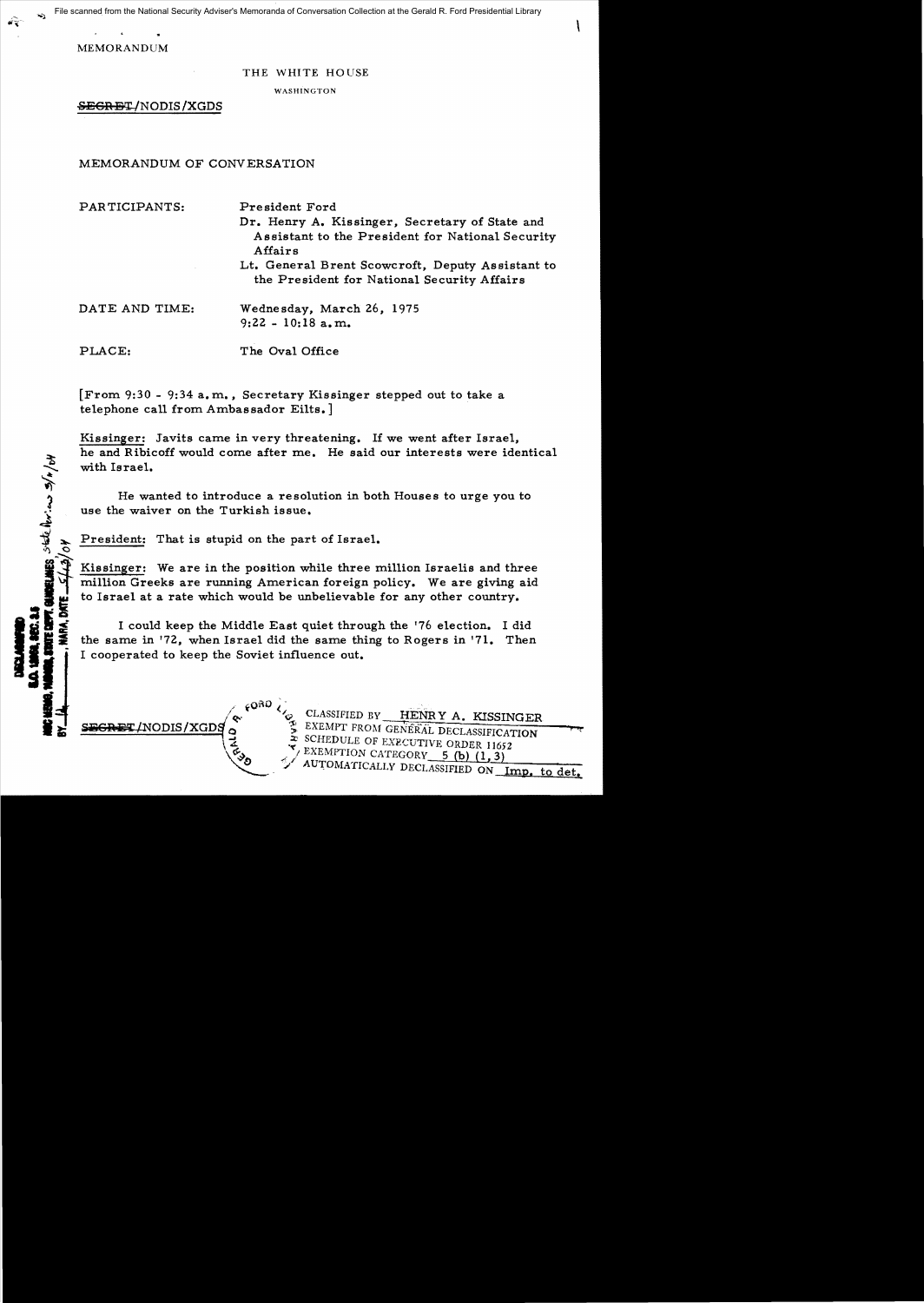## $e^{e}$  =  $e^{h}$  =  $e^{h}$  =  $e^{h}$  =  $e^{h}$  =  $e^{h}$  =  $e^{h}$  =  $e^{h}$  =  $e^{h}$  =  $e^{h}$  =  $e^{h}$  =  $e^{h}$  =  $e^{h}$  =  $e^{h}$  =  $e^{h}$  =  $e^{h}$  =  $e^{h}$  =  $e^{h}$  =  $e^{h}$  =  $e^{h}$  =  $e^{h}$  =  $e^{h}$  =  $e^{h}$  =  $e^{h}$  =  $e^{h}$

On the Middle East, there is an option to let Geneva go on, get it all screwed up and have a stalemate. The other is to force the pace of events. I am afraid that a stalemate will radicalize the Arabs and lead to war. The European Ambassadors told me last night that we did our best and they would cooperate in a settlement.

But the press campaign is that this is just a minor misunderstanding and we can go back to business as usual.

President: We can't do that. We must move comprehensively. Let's get that speech under way.

Kissinger: If we stay steady, Israel may crack and give us something to get things under way.

President: We must stay steady.

Kissinger: They will come after me.

I am. seeing Moynihan and I thought I would get him. to head a group about behaving more aggressively at the UN.

President: How about appointing Pat at the UN?

Kissinger: Nixon offered it once and then gave it to Bush. He would be superb, but probably wouldn't take it.

President: Would he carry out orders?

Kissinger: You -- and the press -- would know when he disagreed. He would basically be with us and basically okay.

We could make Toon our Geneva Conference negotiator.

President: I thought it might appear we were blaming Keating.

Kissinger: No, but it would appear we are sending a tougher guy there. Toon is a smart guy -- he would carry out orders.

President: When would Geneva start?

Kissinger: Mayor June.

**SECRET/NODIS/XGDS**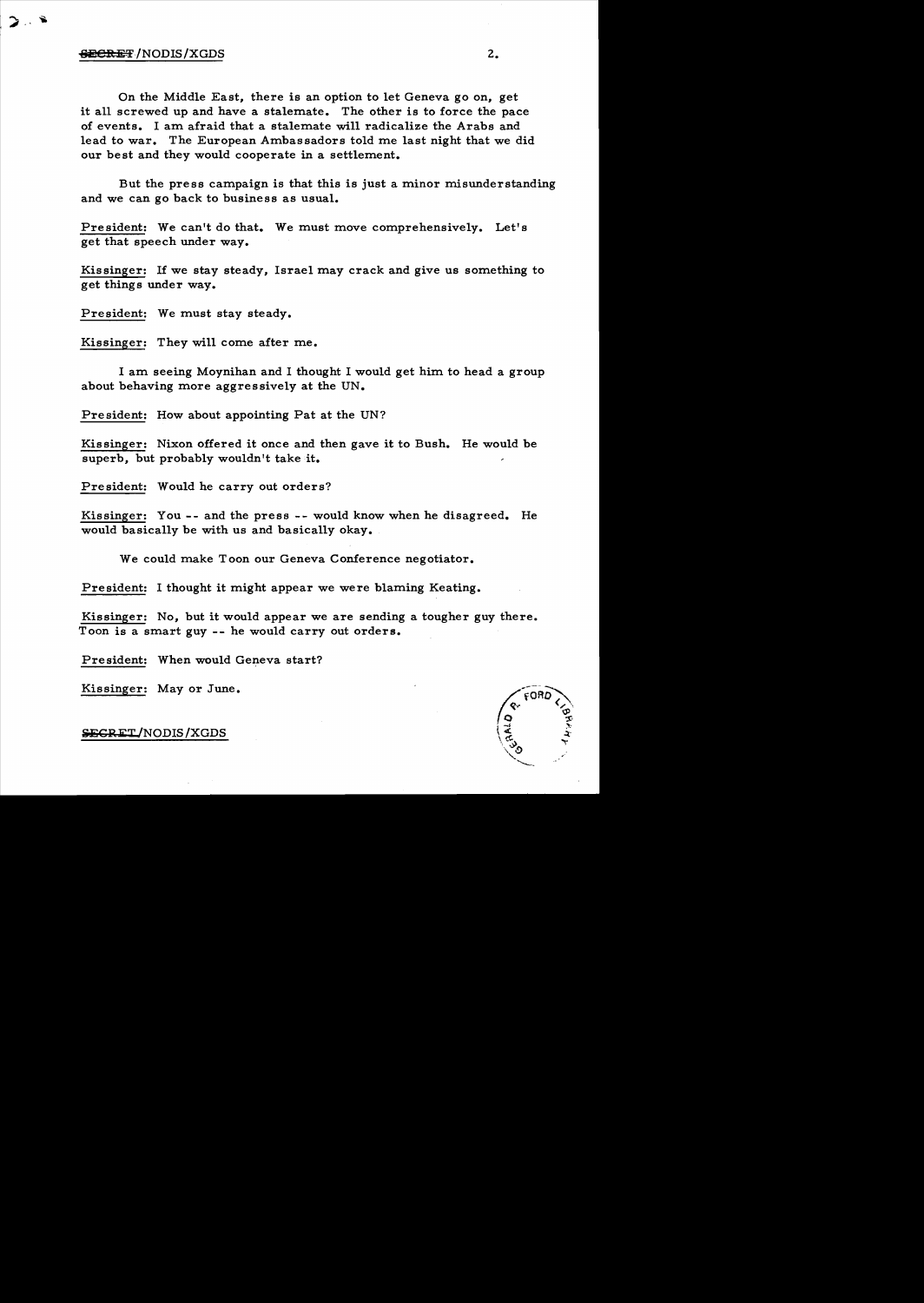## $\overline{\text{SBGR}}$  and  $\overline{\text{SDGR}}$  /NODIS/XGDS  $3.$

President: I think he would be good. Why don't we do that?

Kissinger: We could announce it. It would be a good signal.

At my press conference, I thought I would make a strong statement on Vietnam. I have a statement on Israel. Is it worth doing?

President: I gave a press conference. I said Israel is inflexible.

Kissinger: Good. They will attack you.

President: I know they will hit us, but I kind of enjoy a fight when I know I am right.

Kissinger: It is reaching impossible proportions. First, they ruin our trade relations with the Soviet Union. Rabbi Miller is demanding we hold up MFN to Romania until they agree to 9,000.

President: Did you see the emigration figures?

Kissinger: I will bring Fisher in.

We have a letter from Sihanouk. We ought to take advantage of the opening.

President: I agree. We have to take advantage of it.

Kissinger: Then you got a letter from Thieu. He wants B-52s and aid. I think Martin has flipped. Things are very bad.

SECRET/NODIS/XGDS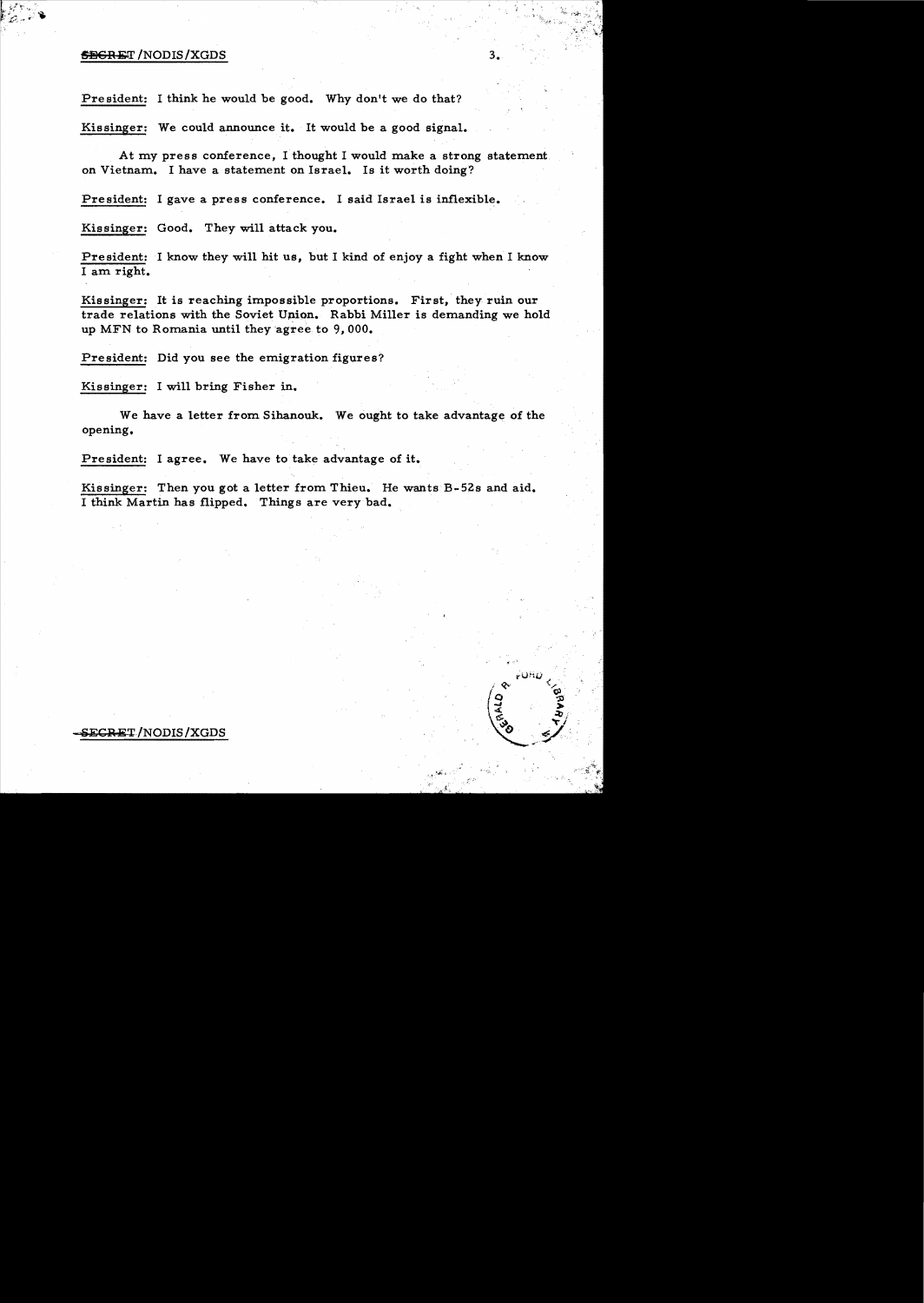Chift Romanic Substitutes<br>Grist Pier = IN R ousseaunt of S.A. serve clearan. Samples Wednesday  $9:22 - 10:18$  pm C9:30-9:34 Stepped call<br>C9:30-9:34 Stepped call<br>Comment offer from  $V$   $P/K$  26 Anon 75 K Jamite come in un Ctreating of un went often I, ha + R Nuigh crowld anne after une. He pointed interests which relatives we I the wonter interstance would the with Humes Frange you to not a consume Turk soon. P That stripsdan part of I<br>K We are in position while 3 wit I x 3 wit Gutson We giving and to I alla rate which would be imbelievable for any server county I cand help ME point then I 6 election. I did some in 72, when I did somme thing to Rayers in 71. Trundewyward & hope SU influence and (3 yr aid GUN On Mo, there is an sphink let human ges get all screwed up + stalennets. The other is to face your gravents. I fear that statements will cachiabics arses + hills was. The Euro and Told me lost mapple was hil and head a though around many wind suttlement But yours compagn tothis pit a minu a unal P We can teles that we must move computersmaly something to get thing would us, I receivent sty sticky **NEC MEWO, THENES, STATE DEFT. GUIDELINES** 5tile lev. eur 3/11/14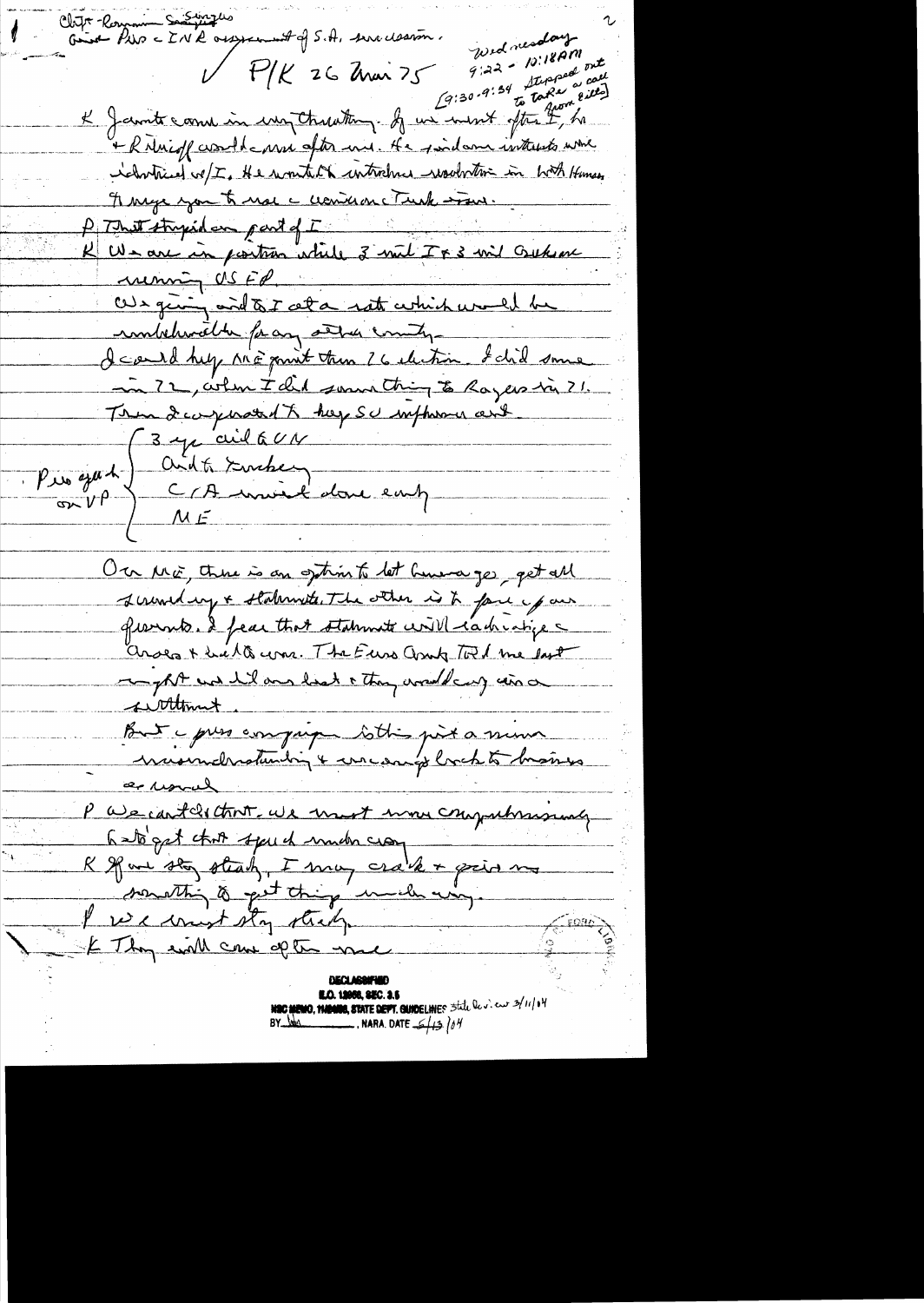Issing Unique have + ett I mail je hå to NUN. MU teste tomorrowth 1 K biefon ffredit on a + then gow it & Buch. He would Pasoul the compact order? K you - se pros- comed humor orton la dragued. He want l'accimaly be us/mo + houring day. Us const make Toon and Genever craf ingetants. I I tut it mught oppen us were blowing Keating K he but at unellingpear un sendaing à tour pas prothere. Kim is a sweet you - he would carry out orders. 1 Celhous council Comma start? R Usay - June. P Sthich ha would be good, why don't we do that? KB We couldanment - world to a good signal. Ot un puss conf, I that I would muke strongstational and to UN. Show a stationant out, but would doing? P & game - preservel - said I implifield K Gossel. They will attack you. P & smarting will but us, but I kind of enjoy a propt when & hum 2 am inget ! K st à Luchin imposible propostins. Petrog une om trade ulatin is/s v. Rathi hardh no diminution we hold up MFN to Romania til they agree to <u>G 028 </u> P Did jou un emigration figures? K to Simil hing Frohn in Lutter from Schoniah. We anyfult to take automatique of spring.